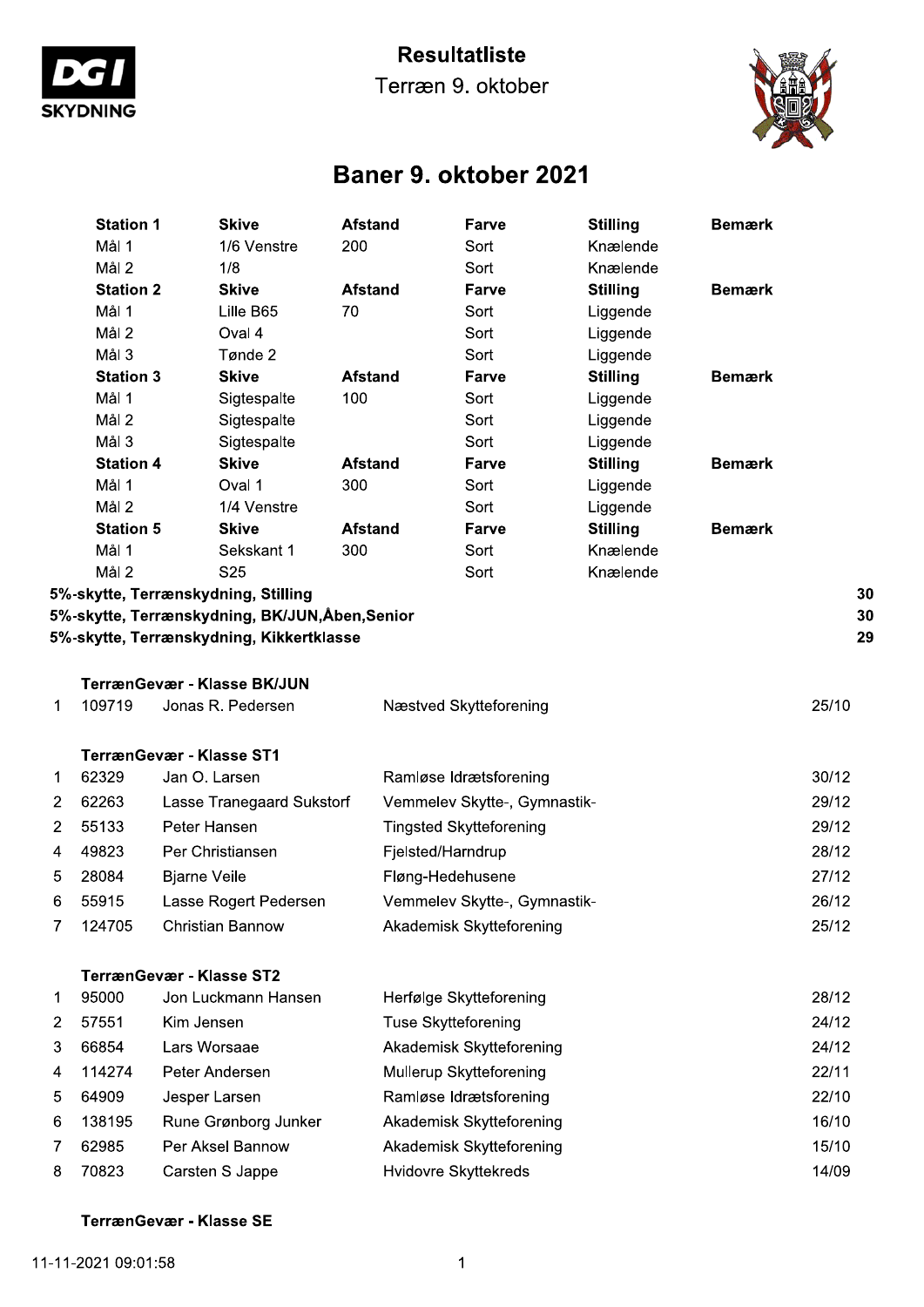| <b>SKYDNING</b> |  |
|-----------------|--|

## **Resultatliste** Terræn 9. oktober



| 1              | 62100  | Claus Pedersen                     | Ramløse Idrætsforening    | 29/12 |
|----------------|--------|------------------------------------|---------------------------|-------|
| 2              | 70045  | Morten Hammer                      | Akademisk Skytteforening  | 29/12 |
| 3              | 49092  | Jens E. Christensen                | Middelfart Skytteforening | 28/12 |
| 4              | 70481  | Stig A. Munkholm                   | Ramløse Idrætsforening    | 27/12 |
| 5              | 68845  | Kaj Hansen                         | Herfølge Skytteforening   | 27/12 |
| 6              | 104699 | <b>Henning Pries</b>               | Helsinge S&i - Skytteafd. | 26/11 |
| 7              | 63346  | Finn Scheibye                      | Akademisk Skytteforening  | 24/12 |
| 8              | 56826  | Niels Peter Jensen                 | Herfølge Skytteforening   | 23/11 |
| 9              | 64634  | Ole Østrup Rasmussen               | Helsinge S&i - Skytteafd. | 22/12 |
| 10             | 130182 | Ole Jensen                         | Helsinge S&i - Skytteafd. | 22/11 |
| 11             | 71763  | Viggo Jørgensen                    | Helsinge S&i - Skytteafd. | 21/11 |
|                |        |                                    |                           |       |
|                |        | TerrænGevær - Klasse Å             |                           |       |
| 1              | 65101  | Kim Kristiansen                    | Ramløse Idrætsforening    | 30/12 |
| 1              | 65165  | <b>Claus Soares Petersen</b>       | Ramløse Idrætsforening    | 30/12 |
| 3              | 103972 | Mikael Henrik Jensen               | Helsinge S&i - Skytteafd. | 23/11 |
| 4              | 141963 | Alexandra Damgaard                 | Herfølge Skytteforening   | 10/09 |
|                |        |                                    |                           |       |
|                |        | Kikkertklasse, Terræn - Klasse KIK |                           |       |
| 1.             | 141615 | Rene Skytte                        | Skydebaneforeningen       | 29/12 |
| $\overline{2}$ | 135603 | Per Hald                           | Skydebaneforeningen       | 29/12 |
| 3              | 137123 | Mads Have                          | Skydebaneforeningen       | 27/12 |
| 4              | 116743 | Steen Schrøder                     | Skydebaneforeningen       | 26/12 |
| 5              | 135604 | Erik Olsen                         | Skydebaneforeningen       | 26/12 |
| 6              | 71565  | Jan Jørgensen                      | Bellahøj Skytteforening   | 18/09 |